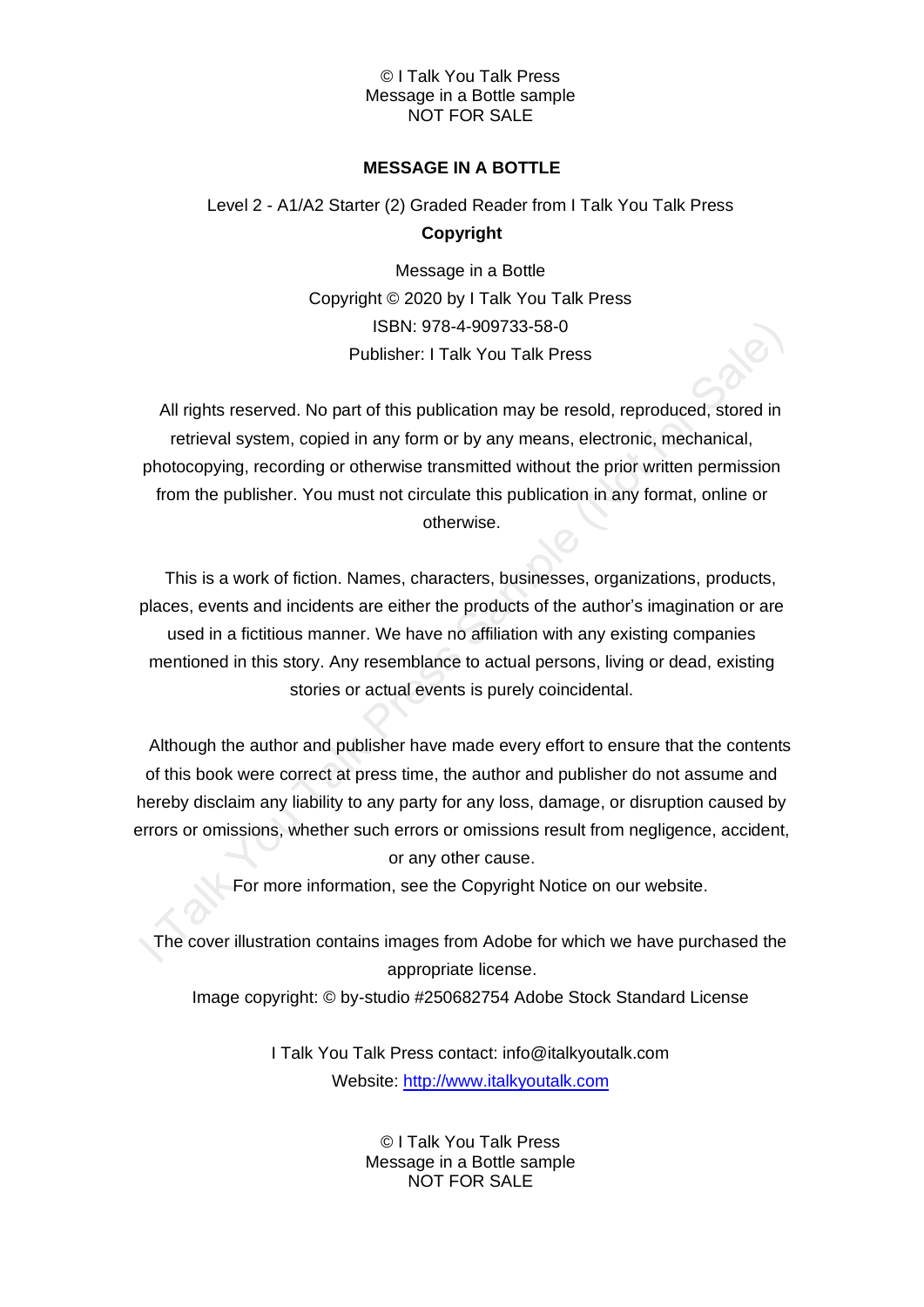#### **Chapter One**

Henri Olivier is a very rich, retired businessman. He is 85 years old. He has a private island in the Atlantic Ocean near Gran Canaria. He doesn't have many friends. He doesn't like parties. He stays on his island. He has a housekeeper. She cooks and cleans the house. The housekeeper's husband looks after the garden. Henri likes his house. It is very beautiful. Every room has long glass doors with a balcony outside. When the weather is good, Henri sits on the balcony outside his office. The balcony outside his office is high above the sea. Henri can look down to the ocean. He cannot see any land. Henri thinks his balcony is like a ship. He reads books. He looks at the ocean. He looks at sea birds.

Henri has a son. His name is Etienne. Sometimes his son comes to visit him on the island, but Henri does not like his son. When Etienne comes to the island, he always asks for money. His father always gives him some money, but Etienne always wants more.

One day in August, Etienne comes to the island. The gardener and his wife are not there. They have gone to visit their daughter.

"I want fifty-thousand Euros," says Etienne.

"No," says Henri. "I will give you five thousand Euros. And that is the end. I will not give you any more money."

He hears his son talking on his phone. His son says, "I hope my father dies soon. I want all his money."

*My son does not love me,* thinks Henri. *When I die, I don't want my son to get the money. I must make a plan.*

Henri talks on the phone to his lawyer in Madrid.

"Mr Berger, when I die, I don't want my son to get my money."

"OK, Mr Olivier. Who should get your money?"

"I don't know. But I don't want Etienne to get it. I want to give it to a charity. I want to give it to an animal charity."

"OK, Mr Olivier, but I need your signature. You must come to Madrid and sign the papers."

"OK, I can do that."

"How is your health?" asks Mr Berger.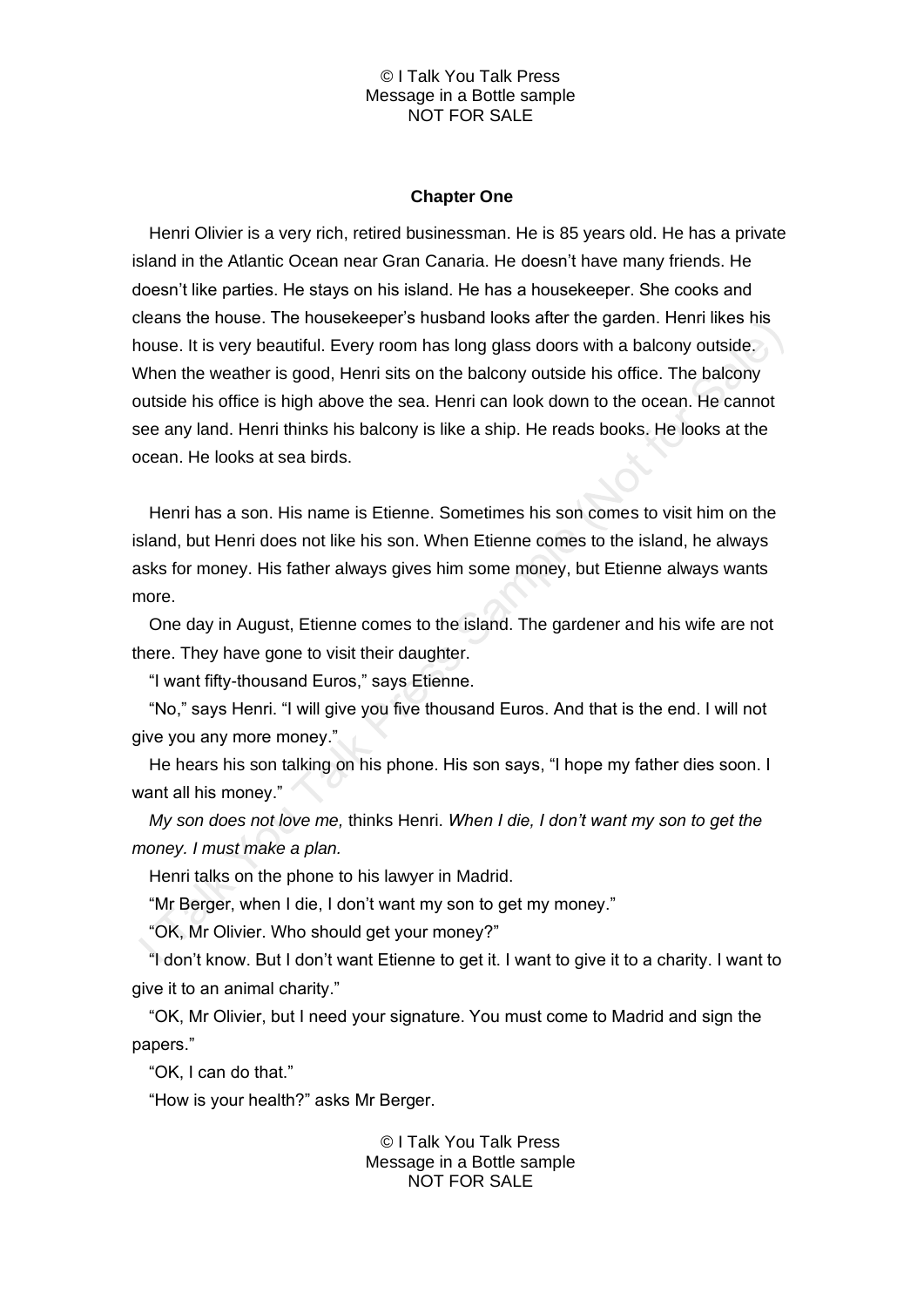"It is not so good, but I can go to Madrid. I will visit your office next week." Henri puts the phone down.

The door opens. Etienne walks into the room. He has a bottle of wine. He has been drinking a lot.

"Who were you talking to?" asks Etienne.

"I was talking to my lawyer."

"I heard you. When you die, you are giving your money to animals. Animals? Are you azy? You stupid old man!"<br>Etienne walks over to his father. He stands very close.<br>"Call Mr Berger. Tell him you made a mistake."<br>Henri look crazy? You stupid old man!"

Etienne walks over to his father. He stands very close.

"Call Mr Berger. Tell him you made a mistake."

Henri looks at his son.

"No, I will not do it."

"Do it!" shouts Etienne. "Do it now!"

Etienne throws a photograph of the family across the room. It breaks on the floor.

Henri looks at Etienne. "You are a bad son. Your mother…"

Etienne walks to the glass door. He looks at the sea outside. Then he looks at his father.

"But my mother is not here. She is dead. She has been dead since I was a child. And you were a bad father."

"Etienne, stop it! Do you want me to die?"

"Yes, I do," says Etienne.

"You will not get any of my money," shouts Henri.

"Oh yeah?" says Etienne. "You have to see Mr Berger."

"I will go next week."

Etienne runs to his father and pushes him hard. "No you won't," he shouts.

Henri falls onto the floor.

"My back! My back!" shouts Henri. "I can't move!"

Etienne laughs. He sits down at his father's desk. He looks at his father's papers.

"Your business!" he says. "You made so much money! But you plan to give it to animals and not to me!" He throws everything from the desk onto on the floor.

Etienne takes his father's smartphone. He opens the glass doors and walks out onto the balcony. He throws the phone down into the sea.

"You're not going anywhere. Hurry up and die." He laughs and walks to the door.

"Etienne!" Henri shouts. "When will you come back?"

Etienne looks at him. "Maybe next week."